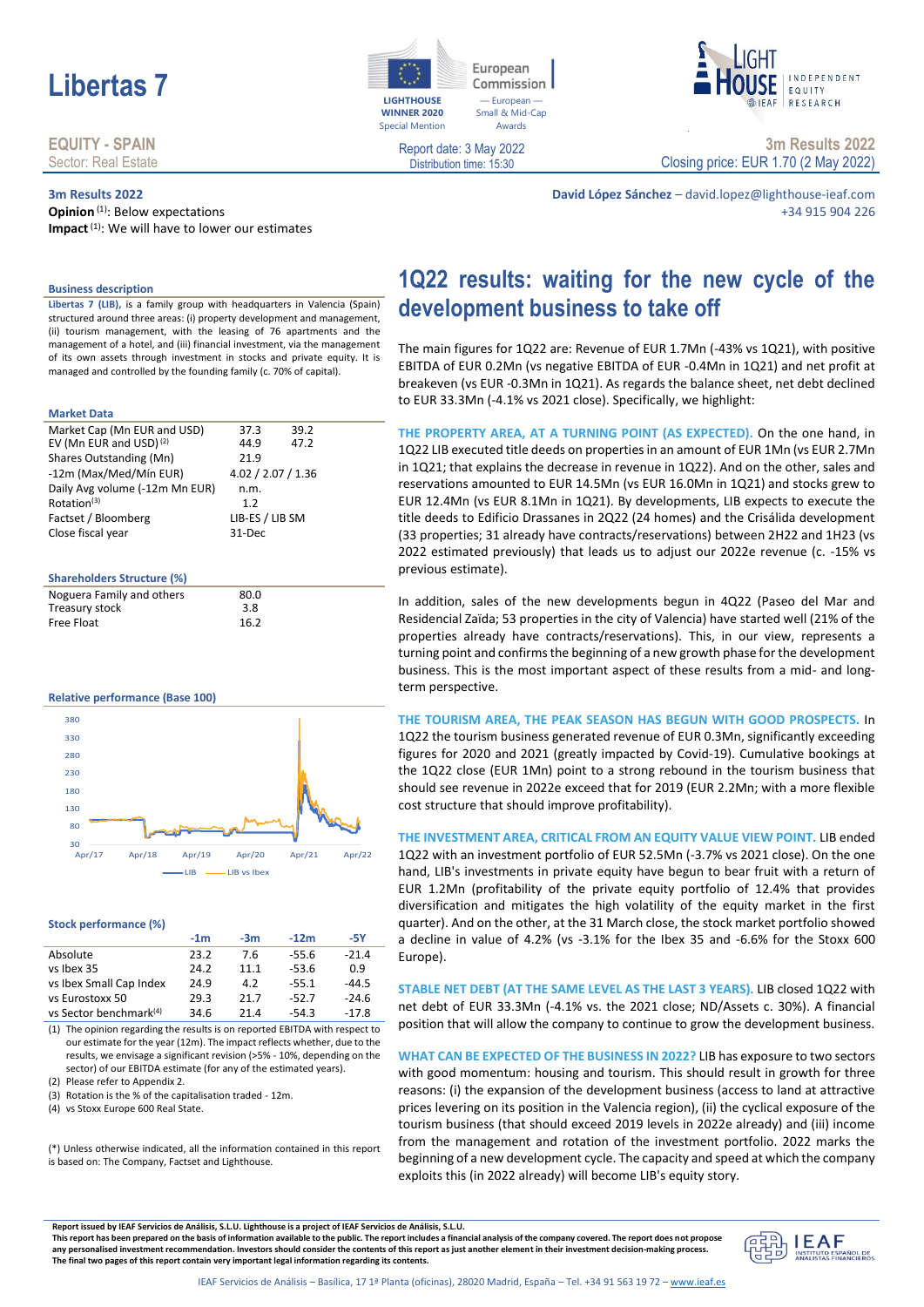

# Appendix 1. Results table

|                       |           |                  | 3m22 Real      |
|-----------------------|-----------|------------------|----------------|
| <b>EUR Mn</b>         | 3m22 Real | 3m <sub>21</sub> | <b>vs 3m21</b> |
| <b>Total Revenues</b> | 1.7       | 3.0              | $-42.9%$       |
| <b>EBITDA</b>         | 0.2       | $-0.4$           | 149.4%         |
| EBITDA/Revenues       | 12.9%     | n.a.             | n.a.           |
| <b>EBIT</b>           | 0.1       | $-0.4$           | 137.5%         |
| <b>NP</b>             | 0.0       | $-0.3$           | 112.7%         |
| Title deeds           | 1.0       | 2.7              | $-63.5%$       |
| Pre-sales (Property)  | 14.5      | 16.0             | $-9.2%$        |
| Stock                 | 12.4      | 8.1              | 53.2%          |
|                       | 3m22      | 2021             |                |
| Net Debt              | 33.3      | 34.7             | $-4.1%$        |
| Book value            | 89.4      | 91.5             | $-2.3%$        |
| Investment Portfolio  | 52.6      | 54.6             | $-3.7%$        |

# Appendix 2. EV breakdown at the date of this report

|                                      | <b>EUR Mn</b> | <b>Source</b>   |
|--------------------------------------|---------------|-----------------|
| Market Cap                           | 37.3          |                 |
| + Minority Interests                 |               | 3m Results 2022 |
| + Provisions & Other L/T Liabilities |               | 3m Results 2022 |
| + Net financial debt                 | 33.3          | 3m Results 2022 |
| - Financial Investments              | 1.5           | 3m Results 2022 |
| $+/-$ Others <sup>(1)</sup>          | (24.2)        | 3m Results 2022 |
| <b>Enterprise Value (EV)</b>         | 44.9          |                 |

(1) Corresponds to: (i) the book value (not actuarial) of deferred tax assets and liabilities (EUR 36.1Mn and EUR 13.6Mn, respectively) and (ii) the value of treasury stock (EUR 1.2Mn).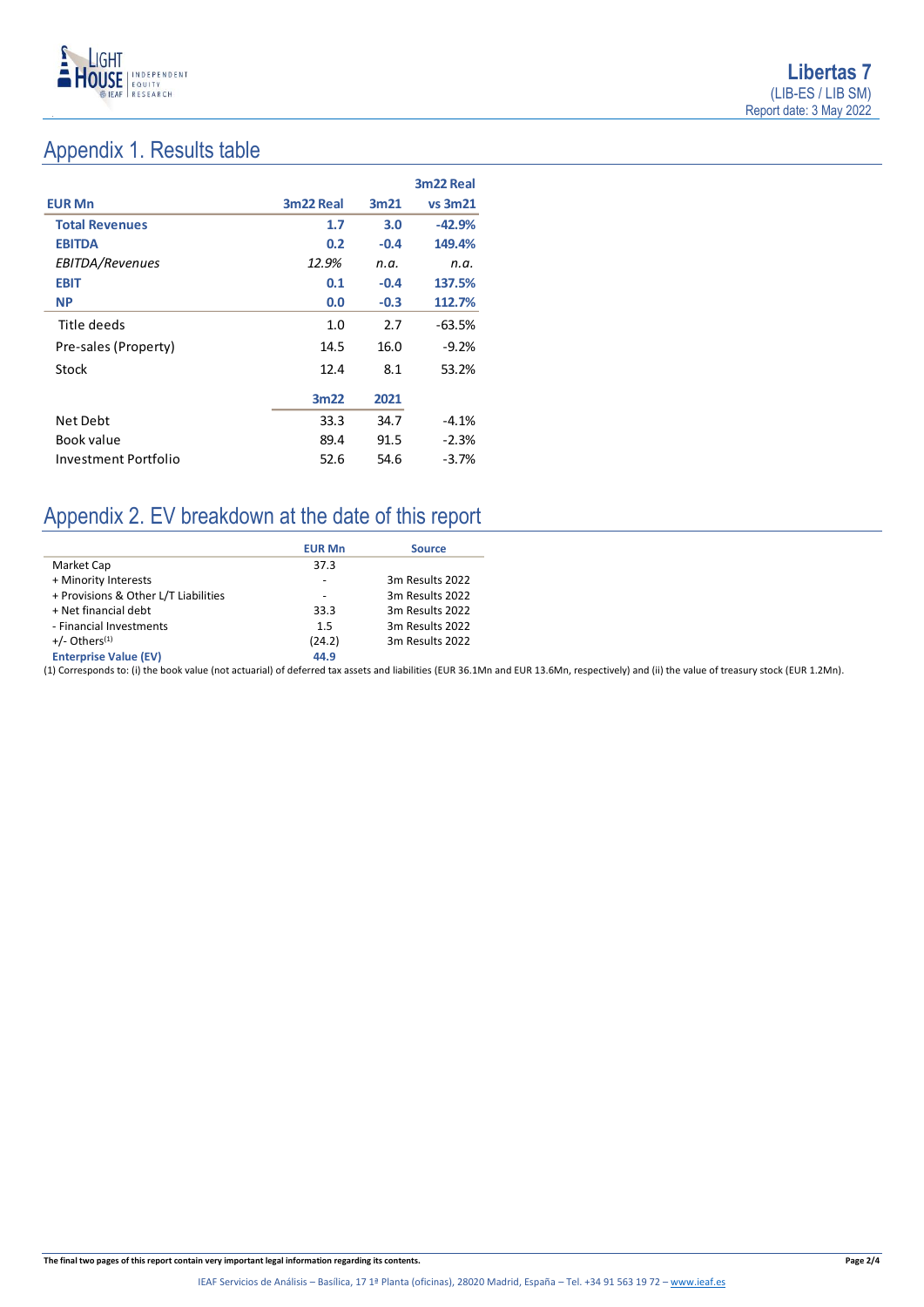

# IMPORTANT LEGAL INFORMATION REGARDING THIS REPORT

### **LIGHTHOUSE**

Lighthouse is a project of IEAF Servicios de Análisis S.L.U. Lighthouse is a research project funded by Bolsas y Mercados Españoles S.A. Lighthouse aims to improve the research coverage of the "orphan stocks" of the Spanish market: those which lack real and continuous research coverage. Lighthouse reports will not include valuation and target price. Lighthouse does not seek to provide investment advice to any natural or legal person. For this reason, Lighthouse will not provide a valuation, target price or investment recommendation for any of the securities analysed.

IEAF Servicios de Análisis S.L.U. is a Spanish company whose corporate purpose is:

1º) To provide information and financial analysis regarding securities issued by any class of legal person traded or not on official secondary markets, and especially (but not exclusively) those securities which are not the object of the recurrent provision of information and analysis by financial analysts who participate in the markets.

2º) To publicise and update the aforementioned financial reports and analysis, in addition to the monitoring and following of the securities on which the information and analysis is provided.

3º) To prepare studies and projects aimed at proposing and implementing measures to improve the information and financial analysis of securities traded on official secondary markets.

IEAF Servicios de Análisis S.L.U. is a company whose sole shareholder is the Instituto Español de Analistas Financieros (IEAF), a professional, not for profit association.

### **DISCLAIMER**

The Instituto Español de Analistas Financieros (IEAF) hereby certifies that the analyst of IEAF Servicios de Análisis S.L.U. whose name figures as the author of this report, expresses views that reflect their personal and independent opinion of the company analysed without these implying, either directly or indirectly, a personalised recommendation of the company analysed for purposes of providing investment advice. This report is based on the preparation of detailed financial projections from information available to the public and following traditional fundamental research methodology (i.e. it is not a technical or quantitative analysis report). For the analysis methodology used in the preparation of this report, please contact the analyst directly; contact details are included on the front page of this report.

The report includes basic information regarding the main parameters to be used by an investor when making their own valuation (whether by discounted cash flows or multiples). These parameters are the personal opinion or estimate of the analyst. The person receiving this report should use their own judgement when using these parameters and should consider them as another element in their decision-making process in respect of investment. These parameters do not represent a personalised investment recommendation.

### **Rules governing confidentiality and conflicts of interest**

None of the following rules governing confidentiality and conflicts of interest (12) is applicable to this report:

1. This report is non-independent research as it has been commissioned by the company analysed (issuer).

2. In the last 12 months, the Instituto Español de Analistas Financieros or its subsidiary, IEAF Servicios de Análisis S.L.U., has had Investment Banking mandates or has managed or comanaged a public offering of the securities of the issuer, or has received compensation from said issuer for Investment Banking services, that exclude brokerage services for prepaid fees.

3. In the next 6 months, the Instituto Español de Analistas Financieros or its subsidiary, IEAF Servicios de Análisis S.L.U., expects to receive or intends to obtain compensation for Investment Banking services provided to this company that exclude brokerage services for prepaid fees.

4. The Investment Analyst or a member of the Research Department or a member of their household has a long position in the shares or derivatives of the corresponding issuer.

5. The Investment Analyst or a member of the Research Department or a member of their household has a short position in the shares or derivatives of the corresponding issuer.

6. At the date of publication, the Instituto Español de Analistas Financieros or its subsidiary, IEAF Servicios de Análisis S.L.U. held a long position of over 0.5% of the issuer's capital.

7. At the date of publication, the Instituto Español de Analistas Financieros or its subsidiary, IEAF Servicios de Análisis S.L.U. held a short position of over 0.5% of the issuer's capital.

8. At the end of the month immediately prior to the publication of this report, or of the previous month if the report is published in the ten days following the end of the month, the company analysed (the issuer) or any of its subsidiaries held 5% or more of any class of equity security of the Instituto Español de Analistas Financieros or its subsidiary, IEAF Servicios de Análisis S.L.U.

9. A senior director or officer of the Instituto Español de Analistas Financieros or its subsidiary, IEAF Servicios de Análisis S.L.U., or a member of their department is a director, officer, advisor or member of the Board of Directors of the issuer and/or one of its subsidiaries.

10. The Instituto Español de Analistas Financieros or its subsidiary, IEAF Servicios de Análisis S.L.U., acts as broker for the Issuer for the corresponding prepaid fees.

11. The contents of this report related to the financial analysis, financial projections, valuation, investment summary and opinion of the analyst have been reviewed by the issuer prior to its publication.

12. The issuer has made changes to the contents of this report prior to its distribution.

The Investment Analysts who have prepared this Investment Analysis are employees of IEAF Servicios de Análisis S.L.U. These analysts have received (or will receive) compensation according to the general earnings of IEAF Servicios de Análisis S.L.U. To obtain a copy of the Code of Conduct of IEAF Servicios de Análisis S.L.U. (in respect of the Management of Conflicts of Interest in the research department), please use the e-mail address secretaria@ieaf.es or consult the contents of this Code at [www.ieaf.es.](https://www.ieaf.es/images/IEAF/LIGHTHOUSE/IEAF_LIGHTHOUSE_CodigoDeConducta.pdf) 

IEAF Servicios de Análisis S.L.U. is compensated by Bolsas y Mercados Españoles, S.A. for the preparation of this report. This report should be considered as just another element in the taking of investment decisions.

### **A report issued by IEAF servicios de análisis S.L.U.**

All rights reserved. The unauthorised use or distribution of this report is prohibited. This document has been prepared and distributed, according to the provisions of the MiFID II by IEAF Servicios de Análisis S.L.U. Its corporate activity is regulated by the CNMV (the Spanish Securities Exchange Commission). The information and opinions expressed in this document do not represent nor are they intended to represent an offer or a solicitation to buy or sell the securities (in other words, the securities mentioned in this report and related warrants, options, rights or interests). The information and opinions contained in this document are based upon information available to the public and have been obtained from sources believed to be reliable by IEAF Servicios de Análisis S.L.U., but no guarantee is given regarding their accuracy or completeness. All comments and estimates reflect solely the opinion of IEAF Servicios de Análisis S.L.U. and do not offer any implicit or explicit guarantee. All the opinions expressed are subject to change without prior warning. This document does not take into account the specific investment objectives, financial position, risk profile or other specific aspects of the person who receives this document, and accordingly they should exercise their own judgement in this respect. Neither the Instituto Español de Analistas Financieros nor its subsidiary, IEAF Servicios de Análisis S.L.U., assumes any responsibility for direct or indirect losses arising from the use of the published research, except in the event of negligent conduct by IEAF Servicios de Análisis S.L.U. The information contained in this report is approved for distribution to professional clients, eligible counterparties and professional advisers, but not for distribution to private individuals or retail clients. Its reproduction, distribution or